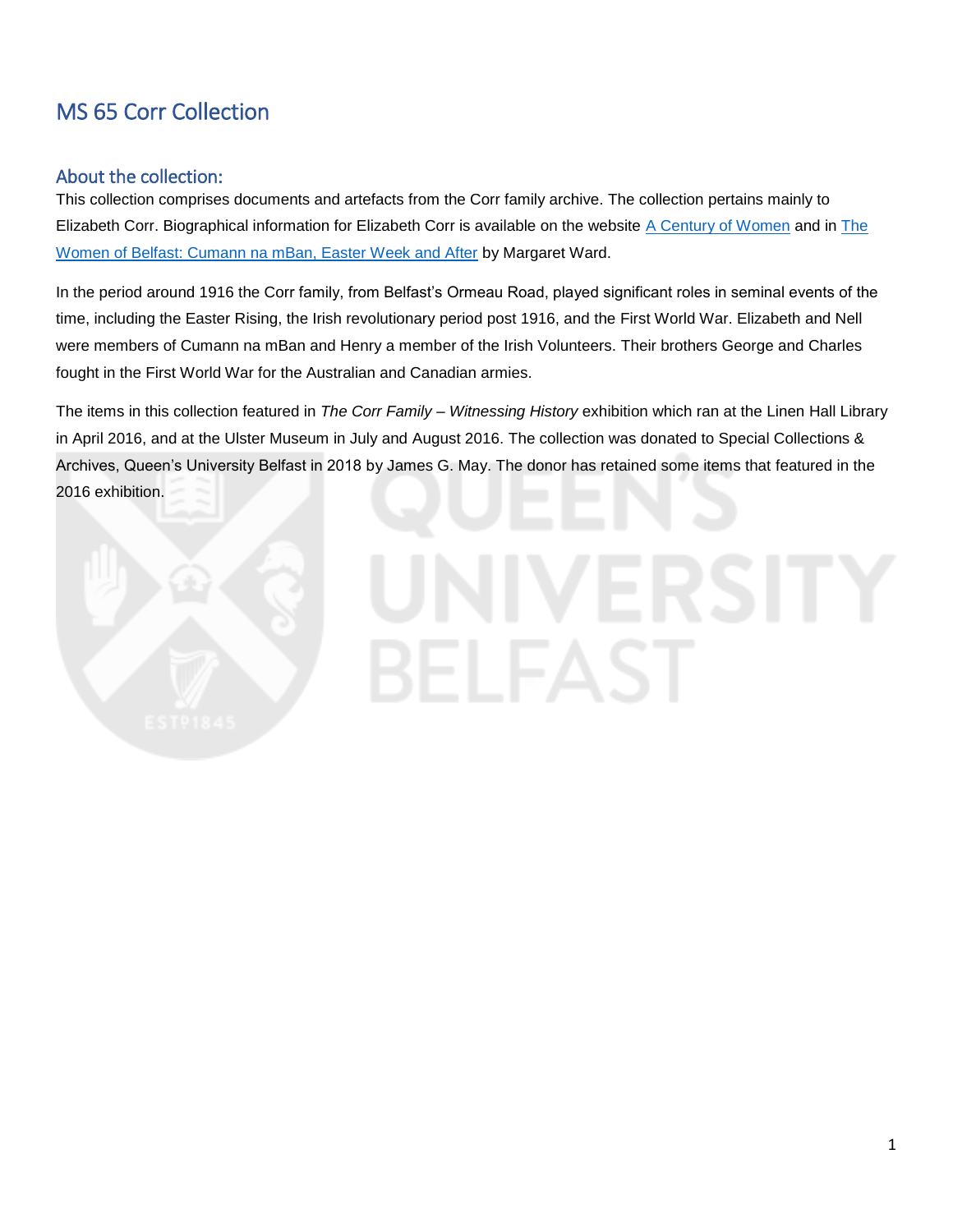# MS 65 Outline

| <b>MS 65/1</b>  | Tara brooch                                            | p. 3 |
|-----------------|--------------------------------------------------------|------|
| <b>MS 65/2</b>  | Service medals                                         | p. 3 |
| <b>MS 65/3</b>  | Golden Jubilee medal of Pioneer Temperance Association | p. 3 |
| <b>MS 65/4</b>  | Longford 1917 McGuinness election win                  | p. 4 |
| <b>MS 65/5</b>  | Elizabeth Corr's personal journal                      | p. 4 |
| <b>MS 65/6</b>  | Easter 1916                                            | p. 4 |
| <b>MS 65/7</b>  | Correspondence                                         | p. 5 |
| <b>MS 65/8</b>  | Radio scripts                                          | p. 6 |
| <b>MS 65/9</b>  | Photographs                                            | p. 6 |
| <b>MS 65/10</b> | Newspaper cuttings                                     | p. 7 |
| <b>MS 65/11</b> | The Capuchin Annual 1966                               | p. 8 |
| <b>MS 65/12</b> | Pamphlets                                              | p. 8 |
| <b>MS 65/13</b> | National Archive documents                             | p. 8 |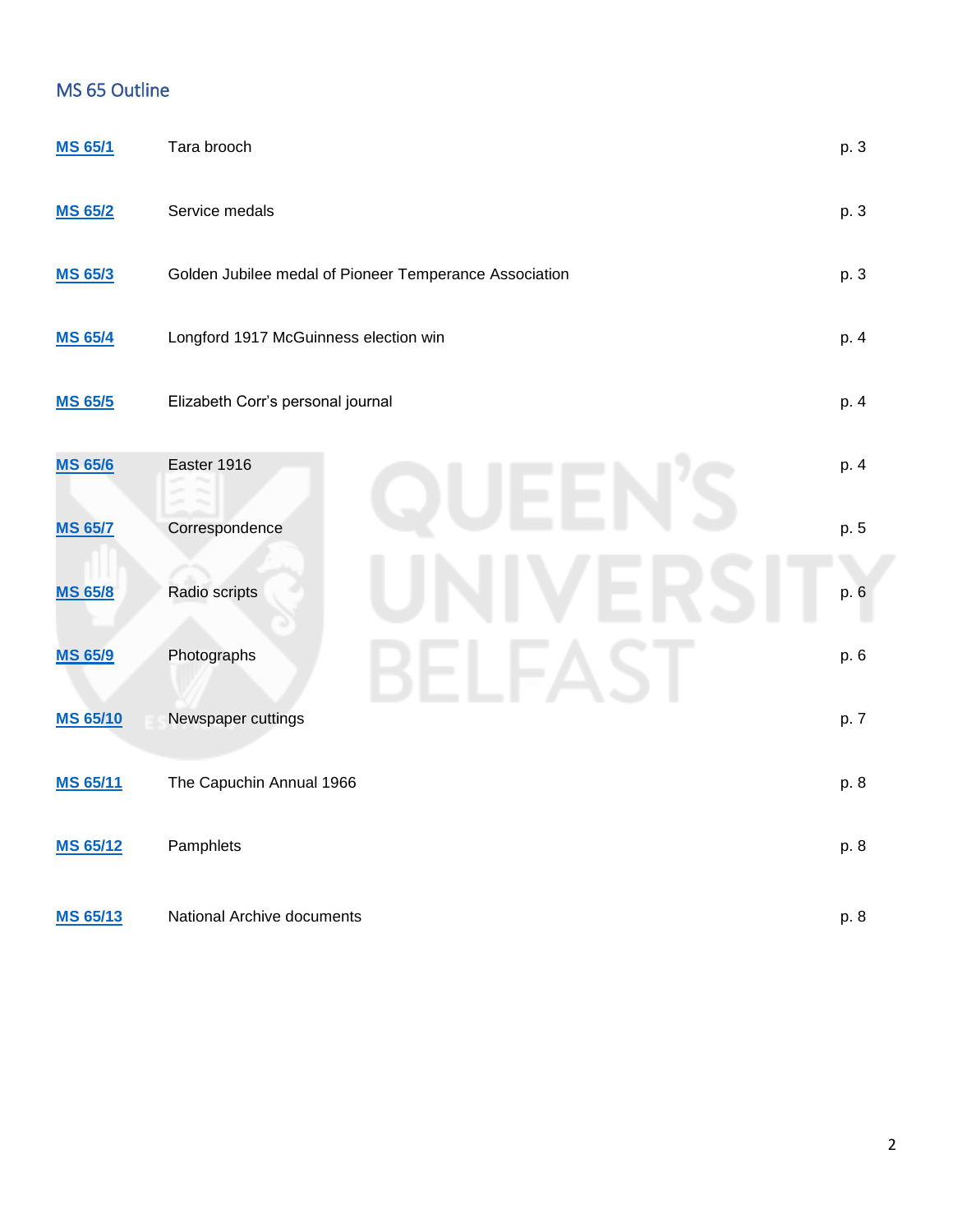# <span id="page-2-0"></span>MS 65/1 Tara brooch

Tara brooch "made from melted spoons, made by republican prisoners in Crumlin Road Gaol and presented to Elizabeth Corr (c1918)" – label for *Witnessing History* exhibition.

The back of the brooch reads: "A little bit of Belfast Jail".

See note on brooch in *Irish Weekly (Belfast)*, 'Outside Crumlin Road Jail' at [MS 65/10/5.](#page-6-1)

# <span id="page-2-1"></span>MS 65/2 Service medals

**MS 65/2/1**

The 1916 Medal. Awarded to Elizabeth Corr.

**MS 65/2/2**

1916 Survivors Medal. Awarded to Elizabeth Corr.

**MS 65/2/3**

The Service (1917-21) Medal. Awarded to Nell Corr.

### **MS 65/2/4**

Department of Defence documents. Two bound files from Department of Defence, one relating to Nell Corr, one to Elizabeth Corr. Includes application for medals, citations and description of awarded medals. Photocopies.

# <span id="page-2-2"></span>MS 65/3 Golden Jubilee medal of Pioneer Temperance Association

Gilt plated medal and bar awarded to Elizabeth Corr for lifelong alcohol temperance.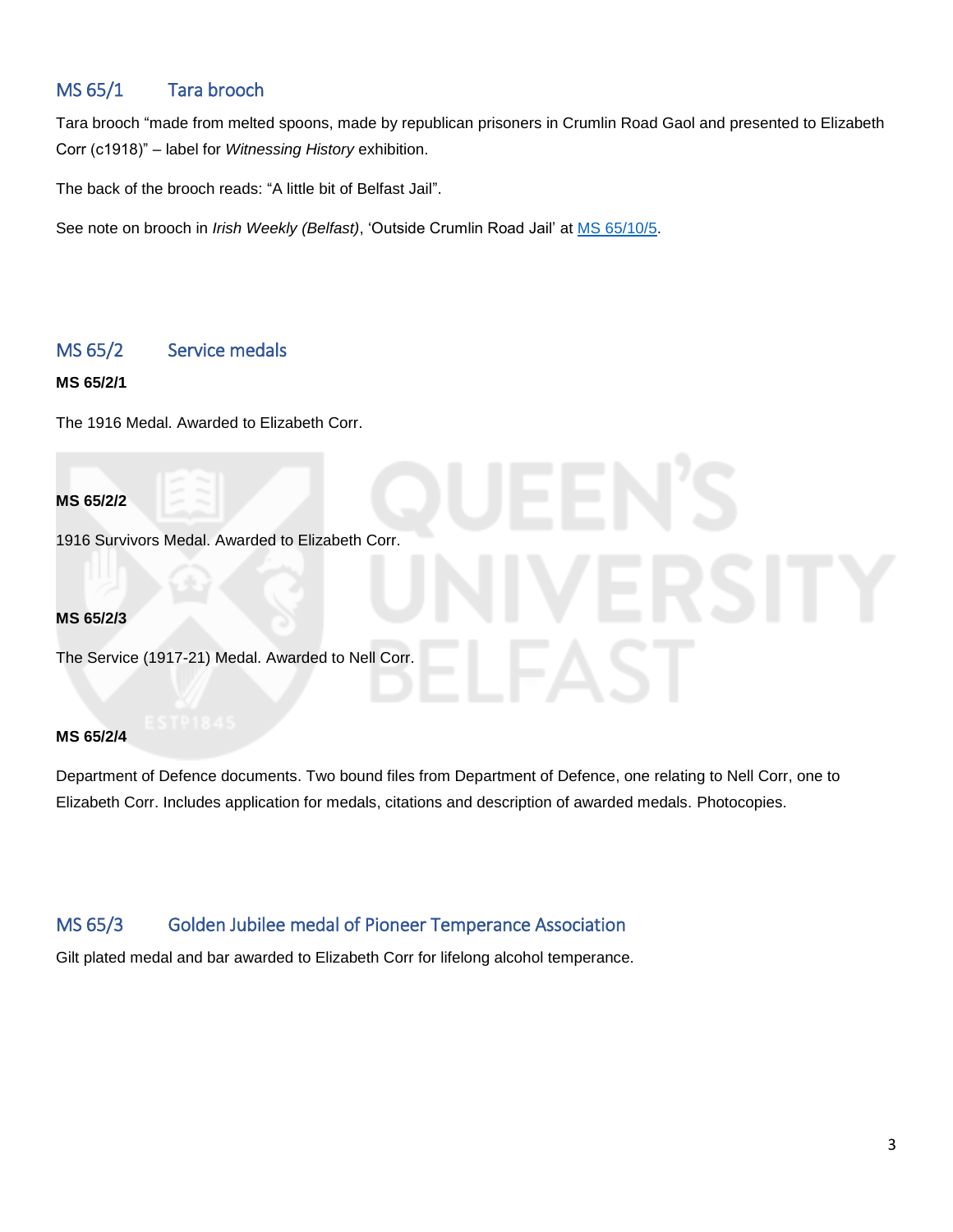# <span id="page-3-0"></span>MS 65/4 Longford 1917 McGuinness election win

### **MS 65/4/1**

'Up Longford' journal. Dated 09/05/1917. Green, limp cover. Typescript, handwritten edits, 38 pp. Some postcard insertions. Elizabeth's account of the Longford By-Election won by Joseph McGuinness. pp. 17-20 have been torn out. Missing pages believed to have been removed by RIC following seizure and eventual return to Elizabeth Corr.

### **MS 65/4/2**

'The Colours'. Additional account of 1917 Longford election. Typescript, handwritten edits, 46 pp.

# <span id="page-3-1"></span>MS 65/5 Elizabeth Corr's personal journal

Typescript, handwritten edits, 99 pp., foolscap. Contains illustrations, postcards and newspaper cuttings. Includes description of O'Donovan Rossa Funeral and travel writing in Donegal. Pages are numbered 42-44, 56-61, 66-129, 132- 156. Missing pages believed to have been removed by RIC following seizure and returned thereafter.

See also *Irish Press* article 'We got used to being raided' at [MS 65/10/6.](#page-6-2)

# <span id="page-3-2"></span>MS 65/6 Easter 1916

Typescript, 6pp., quarto. Partial journal written by Elizabeth Corr describing her experience during the Easter Rising 1916. Pages numbered 3-4, 5-6, 91/2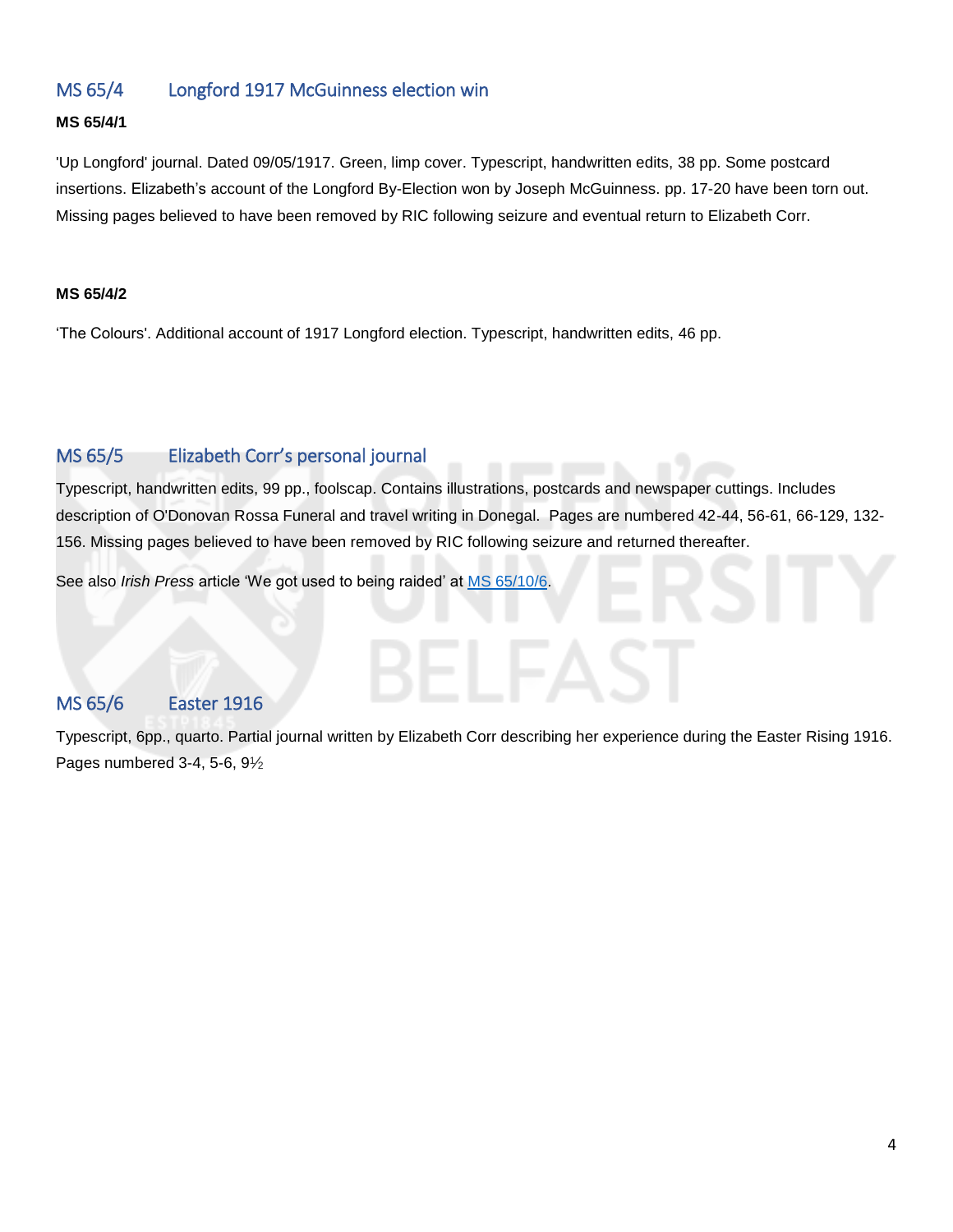<span id="page-4-0"></span>

| MS 65/7   | Correspondence |                                                                                                                                                                                            |  |
|-----------|----------------|--------------------------------------------------------------------------------------------------------------------------------------------------------------------------------------------|--|
| MS 65/7/1 | 22/03/1918     | Autograph letter signed, from Muriel MacSwiney. 1 p.                                                                                                                                       |  |
| MS 65/7/2 | 05/[09]/[1918] | Autograph letter signed, from Terence MacSwiney to Elizabeth Corr. 2 pp.                                                                                                                   |  |
|           |                | "Written in pencil while in transit to Lincoln Prison in England, following his release from<br>Crumlin Road Gaol" - label for Witnessing History exhibition. 2 facsimiles and transcript. |  |
| MS 65/7/3 | 26/07/1916     | Typescript note, signed. 1 p. 'A Prayer (In my cell at Reading)'.                                                                                                                          |  |
|           |                | "Written and signed by Terence MacSwiney in Reading Gaol in 1916 and given by him to<br>Elizabeth Corr." - label for Witnessing History exhibition.                                        |  |
| MS 65/7/4 | 14/07/1916     | Autograph letter, 2 pp. Marked "copy", "14 July 1916" at top of page.                                                                                                                      |  |
|           |                | Addressed to "My dear Brigid", "(signed) Roger Casement". Provenance unknown.<br>'Brigid' possibly refers to F.J. Bigger's housekeeper.                                                    |  |
| MS 65/7/5 | 08/01/1917     | Letter addressed to Mr James Corr, 107 Ormeau Road Belfast.                                                                                                                                |  |
|           | :STP184        | Notification of George Corr's death on 20/07/1916. Photocopy.                                                                                                                              |  |
| MS 65/7/6 | 1966           | Invitation to attend ceremonies to mark 50th anniversary of Easter Rising.                                                                                                                 |  |
|           |                | Envelope addressed to Miss Elizabeth Corr.                                                                                                                                                 |  |
|           |                | Dublin Castle reception notes, 17/04/1966. 2 pp.                                                                                                                                           |  |
|           |                | Ceremonial opening of Garden of Remembrance notes, 11/04/1966. 2 pp.                                                                                                                       |  |
|           |                | Admission arrangements. 1 p.                                                                                                                                                               |  |
|           |                | Taoiseach's invitation to Garden of Remembrance opening 11/04/1966. 1 p.                                                                                                                   |  |
|           |                | Tánaiste's invitation to premiere of An Tine Bheo at the Savoy Cinema, 10/04/1966. 2pp.                                                                                                    |  |
|           |                | Eblana Theatre Club programme 17-23/04/1966. 4 pp.                                                                                                                                         |  |
| MS 65/7/7 | 1987           | Telegram from Queen Elizabeth II on Elizabeth Corr's 100th birthday                                                                                                                        |  |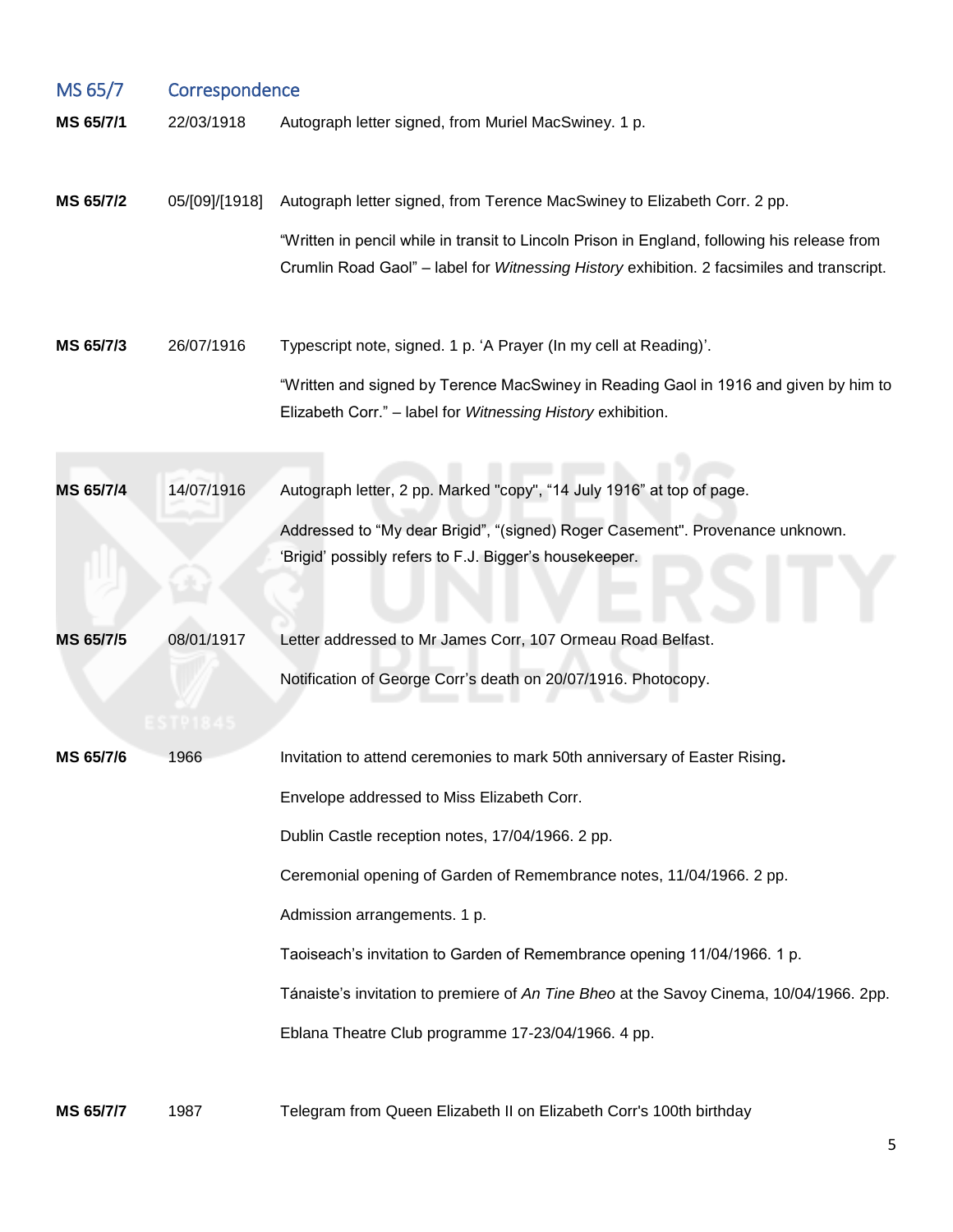<span id="page-5-0"></span>

| MS 65/8   | <b>Radio Scripts</b> |                                                                                                                                           |
|-----------|----------------------|-------------------------------------------------------------------------------------------------------------------------------------------|
| MS 65/8/1 | [1966]               | 'Thrills and an Easter Memory'.                                                                                                           |
|           |                      | Typescript, handwritten edits, 6 pp., foolscap. Verso sides are Holy Rosary Parish<br>bulletins. 6pp.                                     |
|           |                      | "RTE radio script written and presented by Elizabeth Corr (1966)" - label for Witnessing<br>History exhibition.                           |
| MS 65/8/2 | [1958]               | 'I remember Terence MacSwiney'.                                                                                                           |
|           |                      | Typescript, 16 pp., quarto.                                                                                                               |
|           |                      | "RTE radio script written and presented by Elizabeth Corr (1958)" - label for Witnessing<br>History exhibition.                           |
|           |                      |                                                                                                                                           |
| MS 65/8/3 | [1966]               | 'Highlights of a Long Life'.                                                                                                              |
|           |                      | Radio script. Typescript, handwritten edits, 26 pp., foolscap. Signed Eilis ní Chorra. Verso<br>sides are Holy Rosary Parish bulletins.   |
|           |                      | "Article written by Elizabeth Corr (c1966) describing events in Liberty Hall, Easter 1916."<br>- label for Witnessing History exhibition. |

# <span id="page-5-1"></span>MS 65/9 Photographs

### **MS 65/9/1**

Belfast Public Libraries Senior Library Staff in the yard of Belfast Central Library in 1909. Photocopy. Courtesy of Belfast Central Library. 1 p. List of senior Library staff in photograph. 1 p.

Photocopy of salary details from Library record. 1 p.

Information from a database giving genealogical information for Corr family. 1 p.

### **MS 65/9/2**

Photograph of Elizabeth Corr sent by *Bergen Tinde* newspaper from their 1966 archive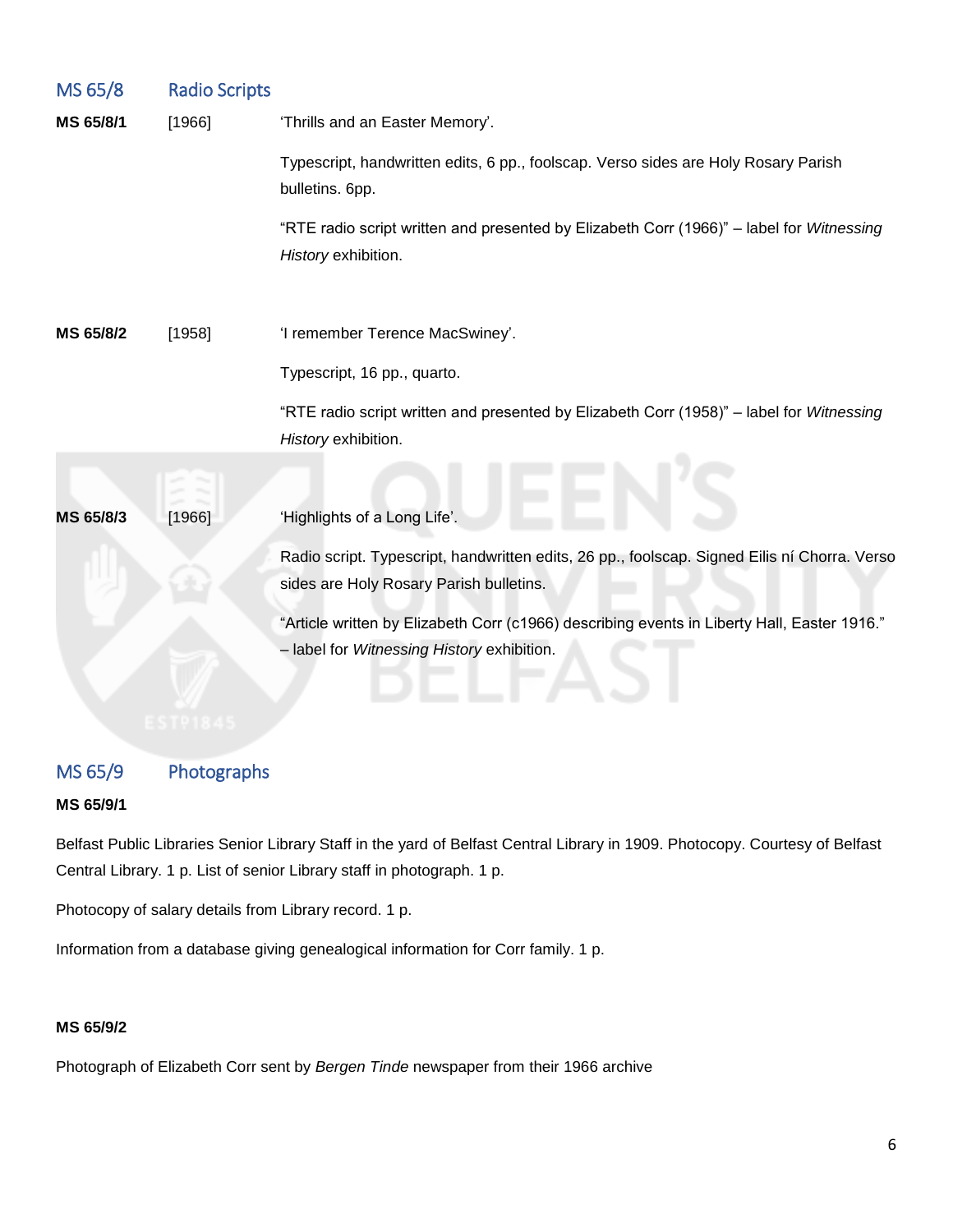<span id="page-6-2"></span><span id="page-6-1"></span><span id="page-6-0"></span>

| MS 65/10   | <b>Newspaper cuttings</b> |                                                                                                                                                                                                                                            |  |  |
|------------|---------------------------|--------------------------------------------------------------------------------------------------------------------------------------------------------------------------------------------------------------------------------------------|--|--|
| MS 65/10/1 | [1922]                    | 'The Cumann na mBan Convention. A Belfast Visitor's Impressions'.                                                                                                                                                                          |  |  |
|            |                           | Article mounted on green photograph album page. Includes other cuttings mounted at the<br>side and to rear, also believed to have been written by Elizabeth Corr ('A Mark Tapley<br>Abroad', 'Pleasures Money Can't Buy' and 'The Lover'). |  |  |
|            |                           | "Newspaper article written by Elizabeth Corr in 1922, describing the Cumann na mBan<br>Convention called to discuss the Treaty." - label for Witnessing History exhibition.                                                                |  |  |
| MS 65/10/2 | 09/04/1966                | 'Takk, Gud, for at jeg fikk oppleve denne dagen' by Elizabeth Corr. Bergens Tidende.                                                                                                                                                       |  |  |
| MS 65/10/3 | 25/05/1966                | 'Veteran's views on the commemoration' by Elizabeth Corr. Irish Press.                                                                                                                                                                     |  |  |
|            |                           |                                                                                                                                                                                                                                            |  |  |
| MS 65/10/4 | 24/01/1970                | 'Alice Milligan Patriot and poet' by Elizabeth Corr. Irish Weekly (Belfast).                                                                                                                                                               |  |  |
| MS 65/10/5 | 14/02/1970                | 'Outside Crumlin Road Jail'. Irish Weekly (Belfast).<br>Article by Elizabeth Corr on memories of visiting prisoners in Crumlin Road jail as a<br>young woman. See note regarding MS 65/1 Tara Brooch.                                      |  |  |
| MS 65/10/6 | 09/10/1970                | 'We got used to being raided' by Elizabeth Corr. Irish Press. 2 copies.                                                                                                                                                                    |  |  |
| MS 65/10/7 | 1987                      | 'Oldest residenter remembers first parish priest'.<br>Article in south Belfast newspaper on 100 <sup>th</sup> birthday of Elizabeth Corr.                                                                                                  |  |  |